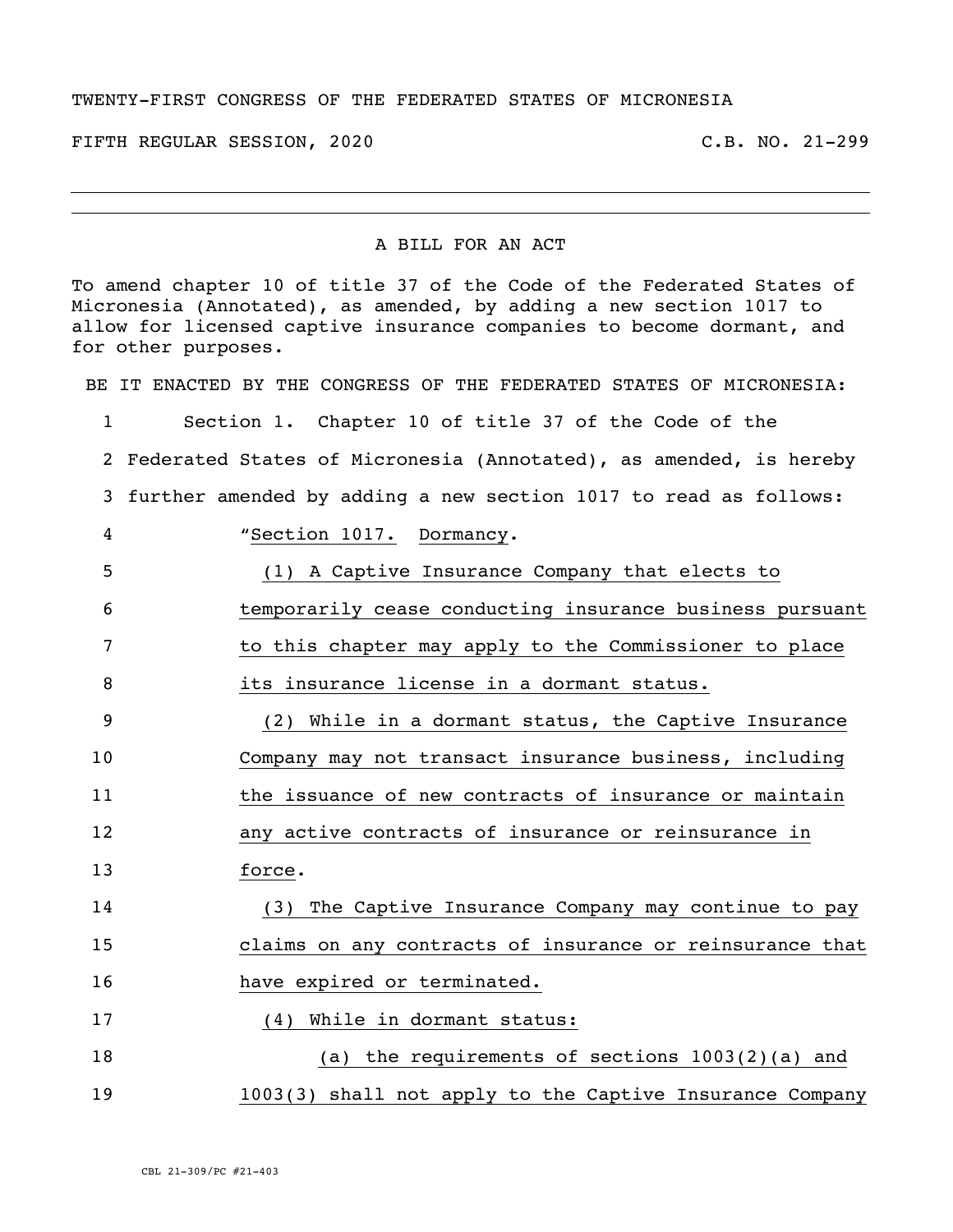| $\mathbf{1}$ | except that any records of the Captive Insurance Company |
|--------------|----------------------------------------------------------|
| 2            | must be provided to the Commissioner upon request,       |
| 3            | (b) the requirements of section 1010 shall only          |
| 4            | apply to the first reports due following the Captive     |
| 5            | Insurance Company's placement in dormant status and not  |
| 6            | apply thereafter while the Captive Insurance Company     |
| 7            | continuously remains n dormant status, and               |
| 8            | (c) the Commissioner may elect to defer the              |
| 9            | requirements of section 1011 until such time as the      |
| 10           | Captive Insurance Company is no longer is a dormant      |
| 11           | status.                                                  |
| 12           | (5) The Commissioner may grant a waiver to the           |
| 13           | requirements of sections 1007, 1008, and 1013 of this    |
| 14           | title to a Captive Insurance Company in dormant status   |
| 15           | if it can certify to the satisfaction of the             |
| 16           | Commissioner that it is not subject to any outstanding   |
| 17           | insurance liabilities on any expired or terminated       |
| 18           | policies.                                                |
| 19           | (6) A Captive Insurance Company under dormant status     |
| 20           | may apply to the Commissioner for reinstatement upon     |
| 21           | demonstrating to the Commissioner that it is in full     |
| 22           | compliance with all applicable laws and regulations.     |
| 23           | The reinstated Captive Insurance Company's first filed   |
| 24           | report of its financial conditions and audited financial |
| 25           | statements must include all period of time back to the   |

,我们也不会有什么。""我们的人,我们也不会有什么?""我们的人,我们也不会有什么?""我们的人,我们也不会有什么?""我们的人,我们也不会有什么?""我们的人